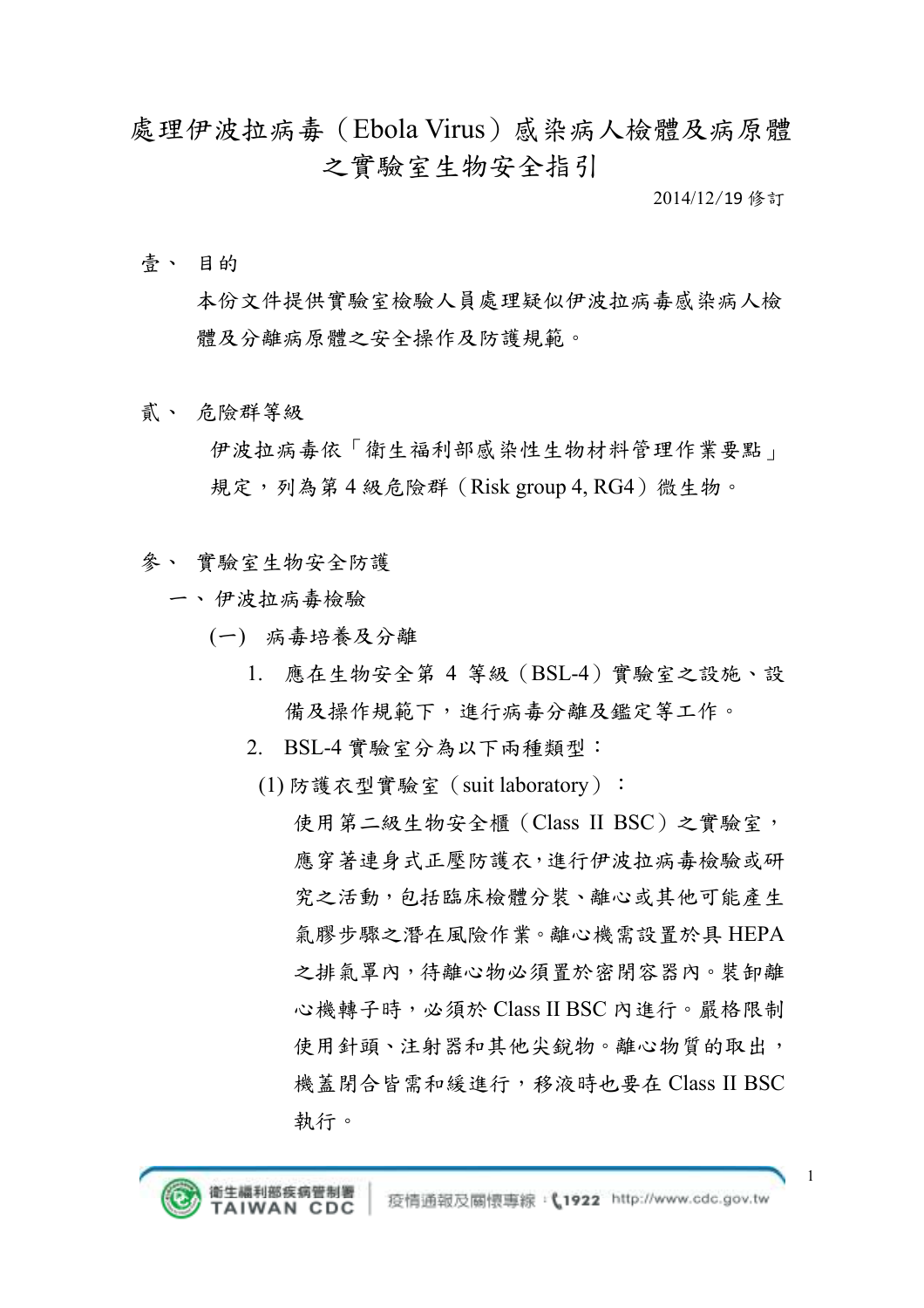(2) 安全櫃型實驗室(cabinet laboratory):

使用第三級生物安全櫃(Class III BSC)之實驗室, 實驗室人員應穿著正面無接縫或類似設計之實驗 袍、手套、呼吸防護具(如 N95 或同等級以上之呼吸 防護具)、眼睛保護裝備或面罩。離心機需設置於 Class III BSC 內。待離心物必須置於密閉容器內。裝 卸離心機轉子時,必須於 Class III BSC 內進行。嚴格 限制使用針頭、注射器和其他尖銳物。

- (二) 分子生物學檢驗
	- 1. 檢體去活化(inactivation)應於生物安全第 3 等級 (BSL-3)以上實驗室之設施、設備及操作規範下進 行。於 BSL-3 實驗室進行操作之工作人員,應戴雙層 手套、戴 N95 口罩、穿戴拋棄式防護面罩、拋棄式防 水性(fluid resistant)連身型防護衣及拋棄式防水長筒 鞋套。已完成去活化之檢體於移出實驗室前,應有適 當確認機制。
	- 2. 已去活化之檢體,可於生物安全第 2 等級(BSL-2) 以上實驗室進行相關操作。
- 二、非伊波拉病毒之臨床檢驗(例如生化學、血液學或其他支持 或治療病人之檢驗等)
	- (一) 盡量避免疑似伊波拉病毒感染病人進行非必要之常規 臨床檢驗。如果可能,考量在確認是否為伊波拉病毒 感染後再進行相關臨床檢驗。
	- (二) 進行疑似伊波拉病毒感染病人之常規檢驗(包括生 化、血液及尿液等檢驗項目),可考量於病人隔離房 或其內部 隔離 設 施 進 行 , 使 用 定 點 照 護 檢 驗 (point-of-care)儀器及檢測方法進行檢驗,或使用密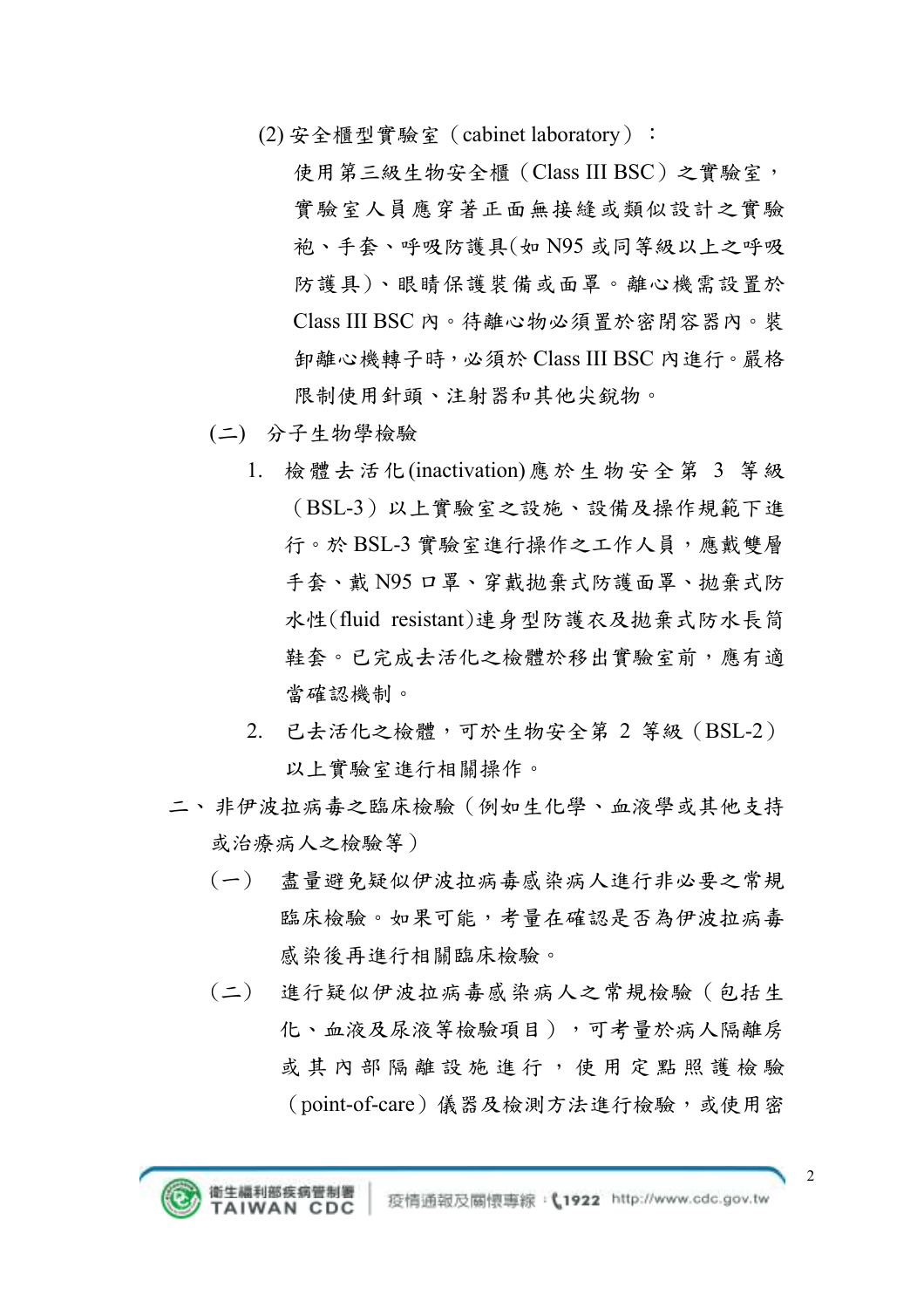閉式全自動分析儀器進行相關檢驗,並做好感染管制 措施。

- (三) 疑似伊波拉病毒感染病人檢體,應使用密閉容器直接 送至實驗室,由專人簽收,不可使用自動傳送系統運 送檢體。
- (四) 所有常規檢驗應視進行之檢驗項目及危害風險,落實 標準防護措施、接觸傳播防護措施及飛沫傳播隔離措 施等,以避免發生實驗室感染意外。
- (五) 應指派經過訓練且經驗豐富之檢驗人員負責。
- (六) 實驗室工作人員防護:戴雙層手套、戴 N95 口罩、穿 戴拋棄式防護面罩、拋棄式防水性(fluid resistant)連身 型防護衣及拋棄式防水長筒鞋套。
- (七) 於臨床實驗室進行病人檢體操作時,應穿著適當人員 防護裝備及使用物理防護裝置,以保護實驗工作人員 之手鼻、眼睛及皮膚接觸病人檢體。包括使用 Class II BSC 或防噴濺擋板進行操作,如 Class II BSC 或防噴 濺擋板無法使用時,應確保工作人員防護之有效性。
- (八) 儀器設備之清潔消毒及除汙:進行常規檢驗所使用之 儀器設備,以 500 ppm 含氯之消毒劑(如市售之 5%含 氯漂白水稀釋100倍)進行消毒或根據原廠儀器操作手 冊之消毒規定,進行相關清潔、消毒及除汙。
- 肆、 處理及儲存
	- 一、溢出:等氣膠沉降後,穿著防護衣,和緩覆蓋吸水紙巾於溢 出物,從外圍到中心的處理方向倒入適當之消毒劑(例如 5% 漂白水溶液),等足夠的反應時間後,再進行清除。
	- 二、處置:所有廢棄物丟棄前應經以蒸氣滅菌、焚燒或化學消毒 進行除汙。受汙染物質包含液體和固體廢棄物。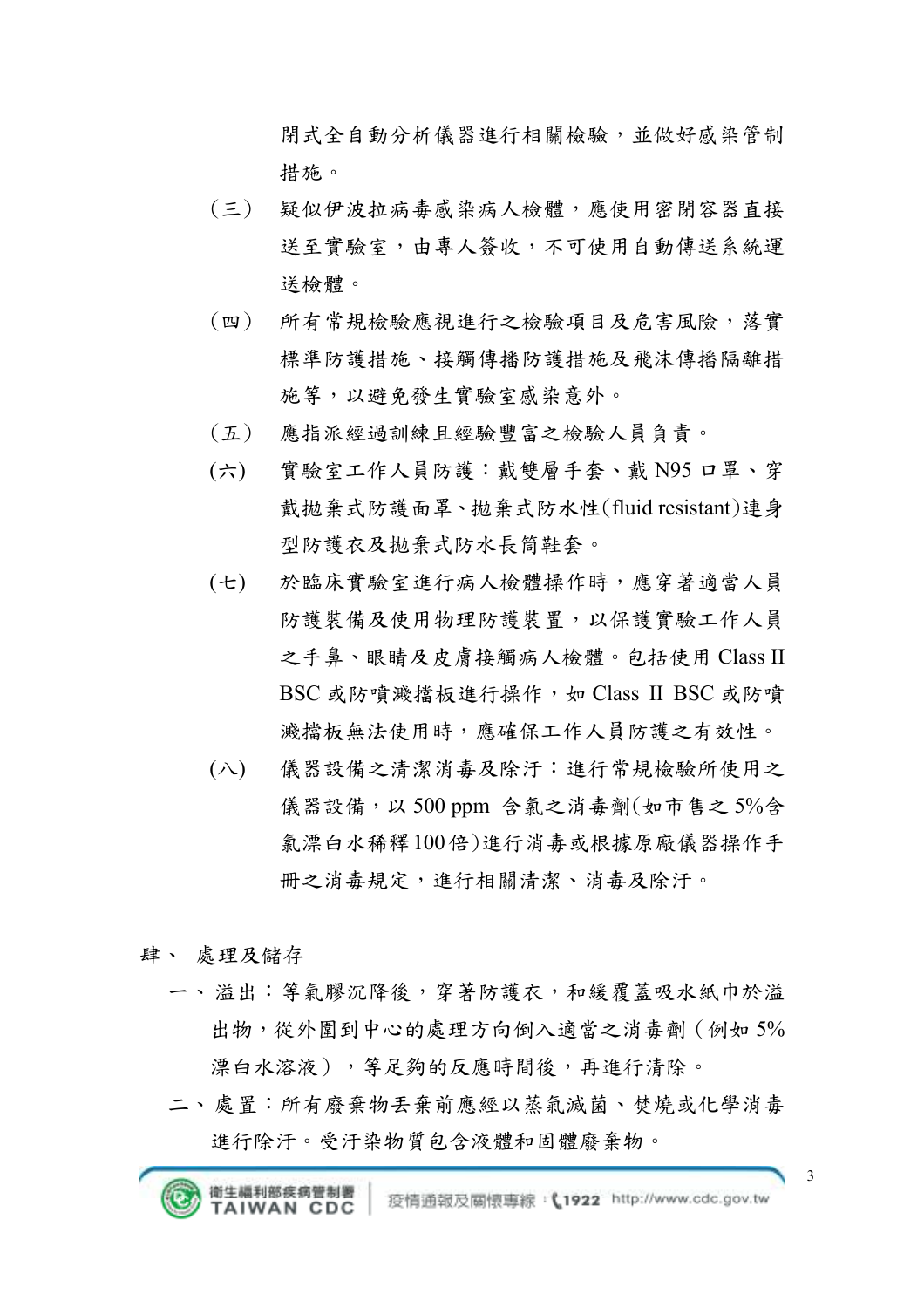- 三、儲存:密封、防漏容器,適當標示及上鎖,置於高度保全區 域實驗室。並對進出該區域之人員、儲存材料設備、設施通 道等,能有效管制及監控,防止有心人士之侵入,宜保存相 關紀錄,以利查考。
- 伍、 注意事項
	- (一) 使用個人防護裝備重點:
		- 1. 實驗室工作人員應接受個人防護裝備之穿脫教育訓 練,並確認能正確及熟練穿脫個人防護裝備。
		- 2. 確認個人防護裝備之穿著,不可有皮膚暴露的情況。
		- 3. 穿脫個人防護裝備時,宜由通過個人防護裝備穿脫訓 練之同袍,協助監督穿脫個人防護裝備流程之正確性。
	- (二) 運送該病毒檢體及病原體應遵照「衛生福利部感染性 生物材料管理作業要點」第五點以及「感染性生物材 料或臨床檢體運輸包裝規定」之 A 類感染性物質 (P620)包裝規定辦理。
- 陸、 預防措施(疫苗)

## 無。

柒、 其他

有關伊波拉病毒檢驗,應依據「傳染病防治法」第46條第1 項第2款規定,由收治疑似病人之醫療機構,通知所在疾病 管制署該區管制中心到院收取檢體,再由該區管制中心送至 疾病管制署昆陽辦公室檢體單一窗口,進行後續檢驗及轉檢 作業。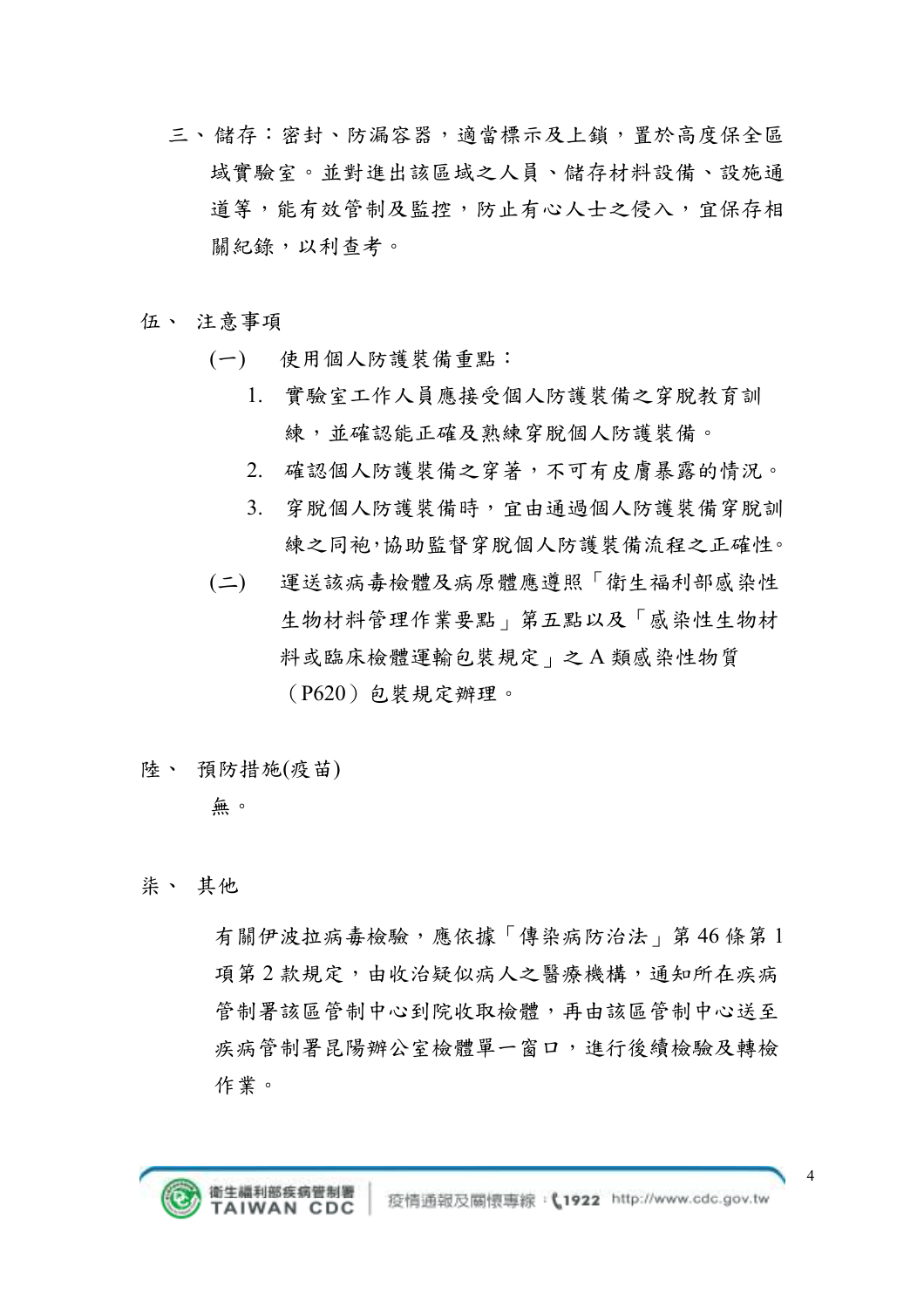## 捌、 參考文獻

1. U.S. Centers for Disease Control and Prevention, Laboratory and Field Safety Equipment for the Manipulation of Highly Infectious Agents. Available at:

http://www.itg.be/internet/ebola/ebola-62.htm.

2. U.S. Centers for Disease Control and Prevention, Interim Guidance for Specimen Collection, Transport, Testing, and Submission for Persons Under Investigation for Ebola Virus Disease in the United States. Available at:

http://www.cdc.gov/vhf/ebola/hcp/interim-guidance-specimen-col lection-submission-patients-suspected-infection-ebola.html#dotu pdate

3. U.S. Centers for Disease Control and Prevention, Tightened Guidance for U.S. Healthcare Workers on Personal Protective Equipment for Ebola; Available at:

http://www.cdc.gov/media/releases/2014/fs1020-ebola-personal-p rotective-equipment.html

- 4. U.S. Centers for Disease Control and Prevention, Guidance on Personal Protective Equipment To Be Used by Healthcare Workers During Management of Patients with Ebola Virus Disease in U.S. Hospitals, Including Procedures for Putting On (Donning) and Removing (Doffing). Available at: http://www.cdc.gov/vhf/ebola/hcp/procedures-for-ppe.html
- 5. U.S. Centers for Disease Control and Prevention; Ebola Information Packet for International Laboratories; version 1.0 august 2014